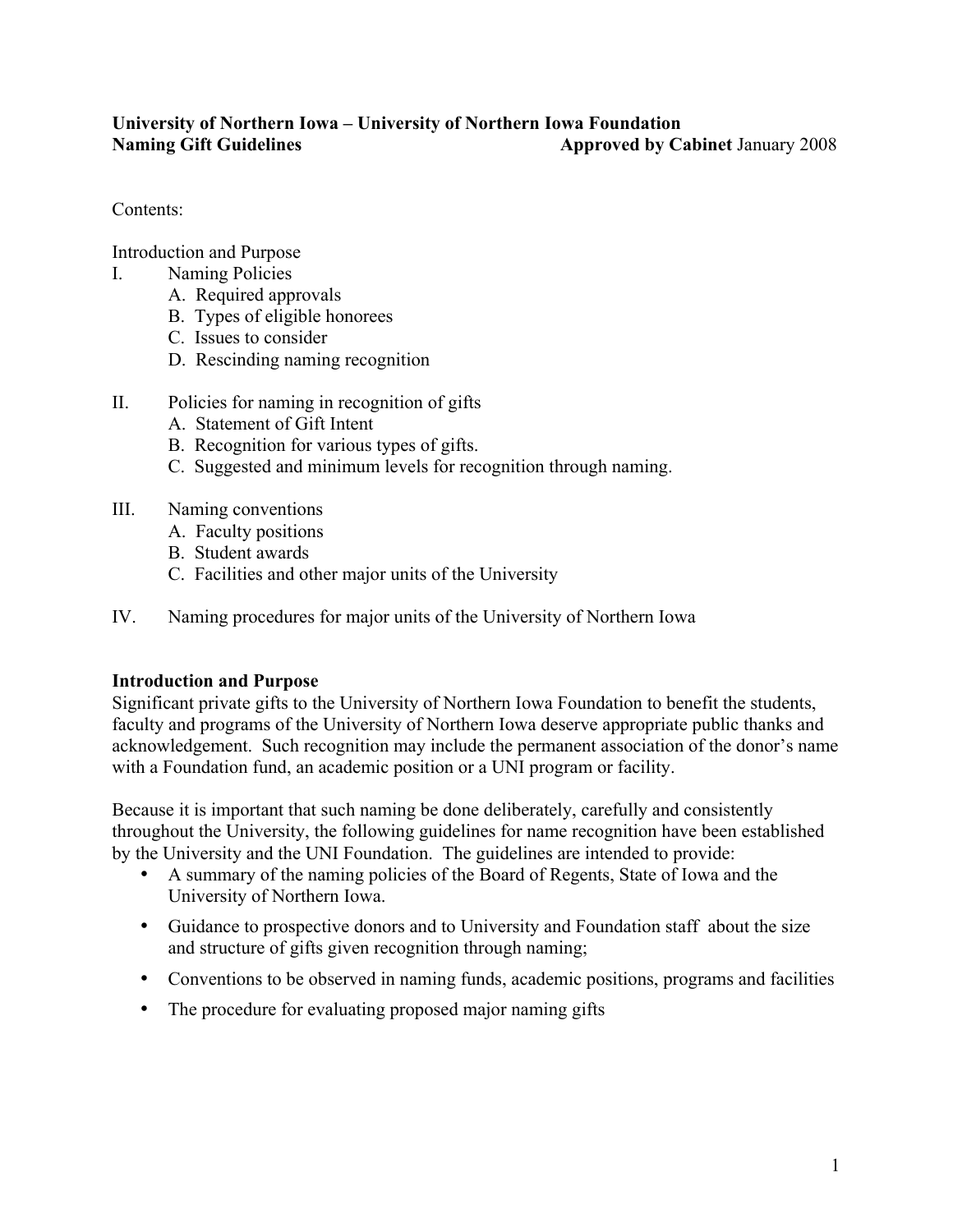### **I. Naming Policies**

A. Required approvals. All proposed honorary names of facilities, properties or university units (except minor facilities as defined below) owned or operated by the University of Northern Iowa must be reviewed and approved by the Board of Regents, State of Iowa before being announced to the public.

1) "Major Units" include entire buildings, wings of buildings, colleges, programs and large sections of campus.

2) "Minor Units" include campus areas or sections of facilities (e.g., rooms, laboratories, open spaces, streets, structures, physical features, etc).

3) Naming of Minor Units or functional names of Major Units (e.g., "Physics Building") may be approved by the University President and does not require Board of Regents approval.

B. Types of eligible honorees. Major and Minor Units may be named in honor of persons, living or deceased, or entities such as businesses and foundation, including:

1) Alumni

2) Distinguished Iowans

3) Persons who have made outstanding contributions to fields of study, the University, the State of Iowa, the nation or the world.

4) Donors who have made significant contributions to the University.

5) Former University employees who are now deceased or who have ended their University employment at least two years previously. No unit may be named for a current University of Northern Iowa or Regents employee.

6) Names affiliated with businesses. These require a thorough degree of due diligence to avoid any appearance of commercial influence or conflict of interest.

C. Issues to consider. Before proceeding with any naming, all circumstances surrounding the naming must be carefully considered, including the overall benefit to the University, whether the name is and will continue to be a positive reflection on the University, and whether the name comports well with the purpose and mission of the Board of Regents and the University of Northern Iowa.

The University will conduct a thorough "due diligence" review of each proposed individual, group or organization to be honored through naming. This will include, at a minimum:

1) Review of any potential conflict of interest issues affecting the University or the Board of Regents, State of Iowa or its institutions;

2) Review of potential impact upon the academic and research autonomy of the University;

3) Evaluation of the impact on future giving by the proposed honoree or others;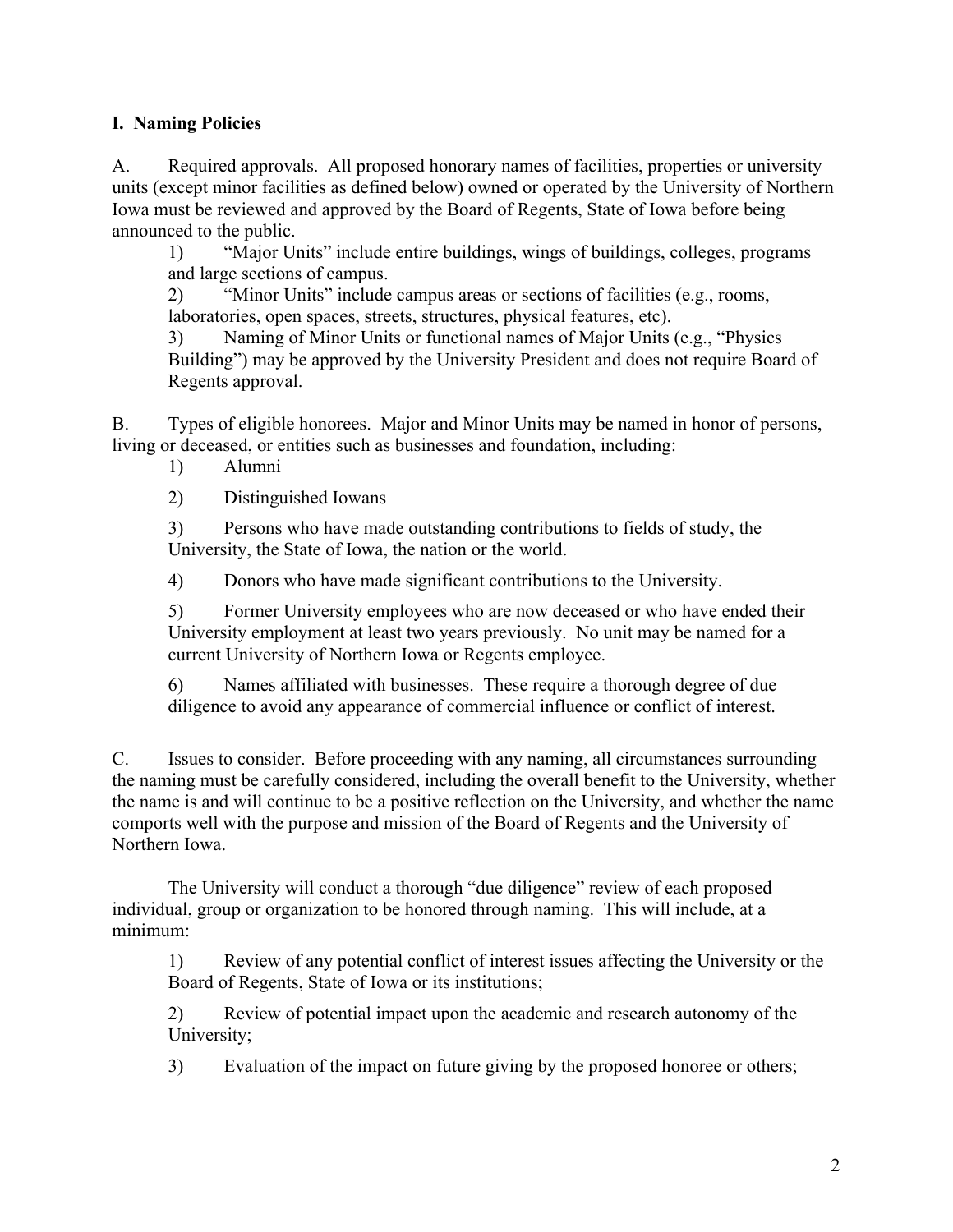4) For naming of a Major Unit, consultation with the Board's bond counsel to determine whether and to what extent the naming could adversely affect existing or future tax-exempt bonds; and

5) Consultation with institutional counsel and, when appropriate, counsel for the University of Northern Iowa Foundation to ensure compliance with applicable laws and regulations.

D. Rescinding name recognition. In extraordinary circumstances, the University may recommend and the Board of Regents enact removal of a name from a fund, position, unit, or facility if doing so is deemed to be in the University's or Regents' best interests. Reconsideration may occur if the naming would be damaging to the reputation of the Board or the University or would contradict applicable law or the policies, procedures or strategic objectives of the Board or University. A name bestowed in recognition of a gift may be removed if the intent of the gift cannot be fulfilled.

# **II. Policies for naming in recognition of gifts**

A. Statement of Gift Intent. All gifts and gift conditions that involve naming recognition should be documented in a written Statement of Gift Intent between the donor, the UNI Foundation, and the appropriate University representative(s).

1) The Statement of Gift Intent describes the form and size of the gift, its intended use and any proposed recognition to be made through naming and publicity.

2) If recognition through naming is being offered, the Statement must say that such recognition is subject to approval by the University.

3) If the gift is to be recognized through the naming of a major unit or facility on campus, the Statement must also note that such naming will be subject to approval by the Board of Regents, State of Iowa and that it will remain subject to applicable policies of the Board and to reconsideration by the Board.

B. Recognition for various types of gifts. To express appreciation for a gift made to the UNI Foundation, the University may bestow the donor's name on the scholarship, program, academic position or facility which the gift supports. Gifts recognized by naming should be of sufficient size, as determined by the University and Foundation, to provide significant support for the purpose they benefit. Such recognition will extend for the length of time that the gift provides funds for its intended purpose.

1) Permanent Endowments. For gifts made to create permanent endowments, any name recognition will be given permanently, subject to the conditions of A.3) and B.

2). Flexible Endowments: The University and Foundation may work with a donor to create a plan for recognition for gifts that will provide both endowed and annual support.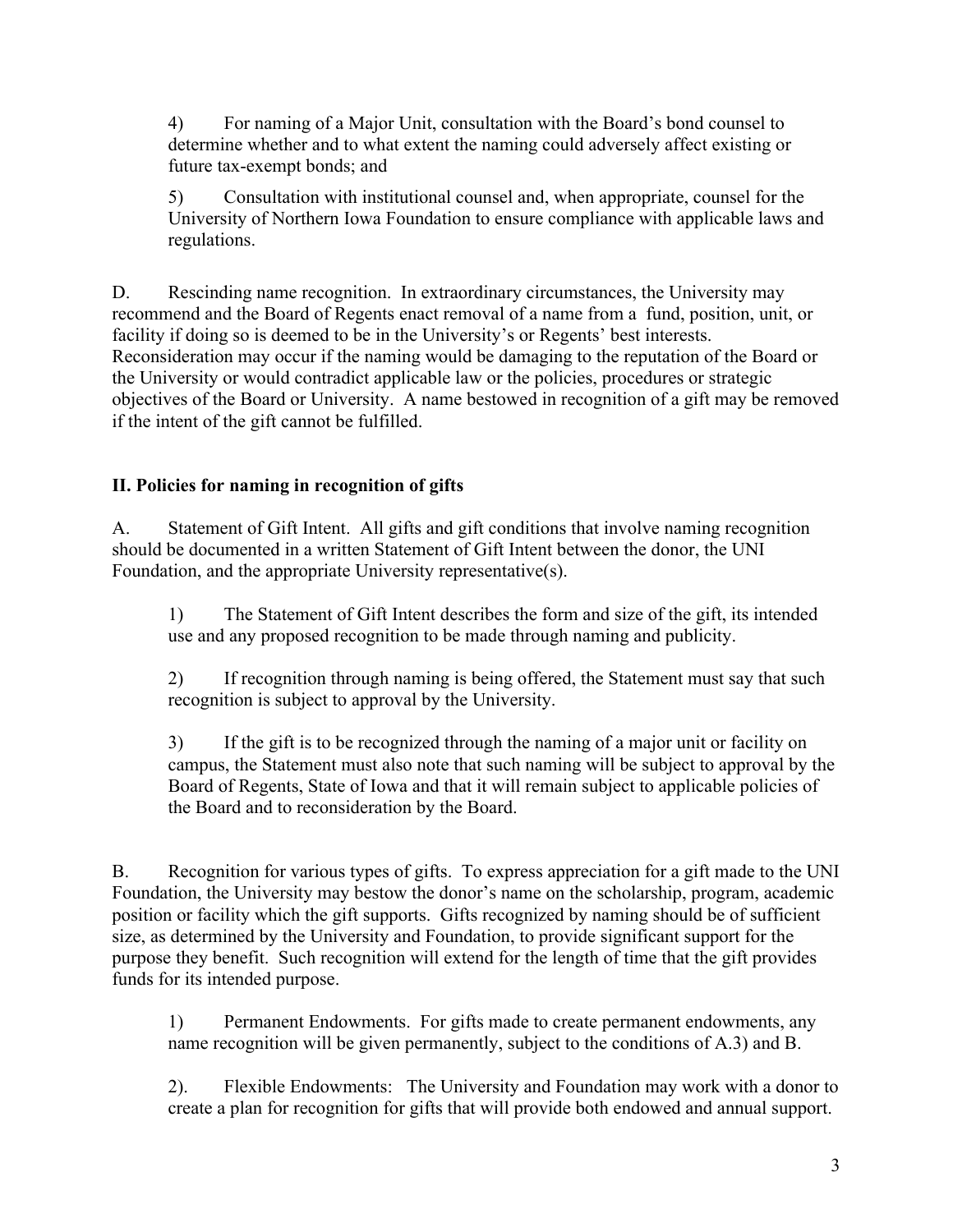Typically, the donor pledges, through one or more gifts, funds of which a portion will be spent and the remainder endowed.

a) This "flexible endowment" plan may be recognized through naming given upon confirmation of the Statement of Gift Intent. However, care must be taken not to use such gifts for new spending commitments that would be difficult for the University to fulfill should the gift not be completed.

b) Such gifts may not use fund chairs or deanships until the proposed endowment has been completed. They may be given recognition through the naming of professorships, fellowships, scholarships and program funds before the proposed endowment has been completed. Upon completion of the endowment, the name recognition may be "upgraded" to the level appropriate for the endowment.

3) Deferred gifts. If a gift to be recognized by naming is made in the form of a deferred gift to be received at some future time, the projected value of the gift at the time it is likely to be received will be considered.

a) Name recognition for deferred commitments will not be announced until the entire gift is received.

b) If, when the funds are received, they are insufficient to completely support the desired purpose, the Foundation, in consultation with the University, may invest the funds until the desired level is reached. Alternatively, the Foundation and University may recognize the gift with a naming opportunity at the appropriate level and purpose most closely reflecting the donor's original intent.

4) Non-endowed gifts to create temporary named funds. A commitment of annual gifts for several years (usually for a faculty position or a scholarship) may be recognized by name recognition given during that same period.

a) Naming recognition of deanship or chair positions will not be granted to recognize gifts of temporary named funds.

b) To be recognized by naming, a temporary fund given to support a faculty member

c) The Provost and appropriate dean must give prior approval to any offer of name recognition for temporary named funds given for faculty positions or academic program support.

d) Temporary named funds will not be endowed.

5) Non-endowed gifts acknowledged through permanent naming. Permanent naming of facilities and campus features may be awarded to acknowledge significant, non-endowed gifts made for construction or renovation. Permanent naming of faculty positions will not be awarded in recognition of non-endowed gifts for these purposes.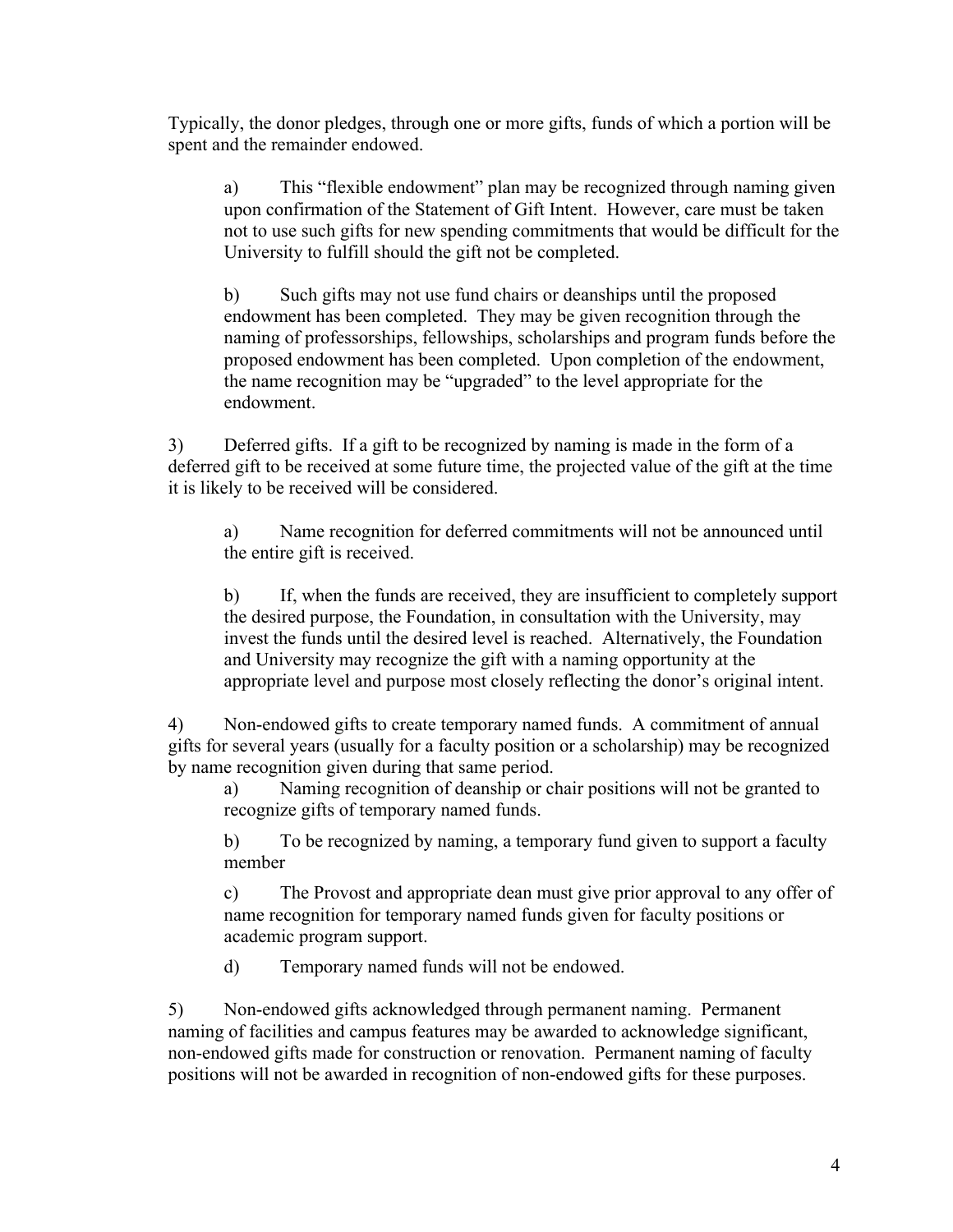C. Suggested and minimum levels for recognition through naming. The University and Foundation will set suggested minimum levels for gifts to be recognized by naming. These levels may vary by College or discipline and may be adjusted from time to time to reflect changing costs. The following standards will be applied to gifts for various purposes that are recognized by naming.

1) Faculty positions:

a) Distinguished Chair: An outright gift of \$5,000,000 or a deferred gift whose value at the date of expected receipt will be equal to \$5,000,000 in present dollars.

b) Chair: An outright gift of \$1,000,000 or a deferred gift whose value at the date of expected receipt will be equal to \$1,000,000 in present dollars.

c) Professorship: Permanent naming may be granted for endowed gifts of \$250,000 or more. Temporary naming may be granted for gifts of at least \$25,000 per year.

d) Fellowship: Permanent naming may be granted for endowed gifts of \$100,000 or more. Temporary naming may be granted for gifts of at least \$10,000 per year.

e) Visiting Lectureship: Permanent naming may be granted for endowed gifts of \$100,000 or more. Temporary naming may be granted for gifts of at least \$5,000 per year.

2) Student Awards

a) Named Comprehensive Scholarship (in-state): Room, board, tuition and fees. Permanent naming may be granted for endowed gifts of \$350,000 or more. Temporary naming may be granted for gifts of \$12,000/year.

b) Named Presidential Scholarship (in-state tuition): Permanent naming may be granted for endowed gifts of \$200,000 or more. Temporary naming may be granted for gifts of \$7,000 or more per year.

c) Half (in-state) Tuition Scholarship: Permanent naming may be granted for endowed gifts of \$100,000 or more. Temporary naming may be granted for gifts of \$3,500 or more per year.

d) Provost Scholarship: Approximately \$2,000 annual award. Permanent naming may be granted for endowed gifts of \$60,000. Temporary naming may be granted for gifts of \$2,000 per year.

e) Other named scholarships: Minimum needed. Permanent naming may be granted for endowed gifts of \$30,000 or more. Temporary naming may be granted for gifts of \$1,000 per year.

f) Student Research Fellowship: Permanent naming may be granted for endowed gifts of \$50,000 or more. Temporary naming may be granted for gifts of \$10,000 per year.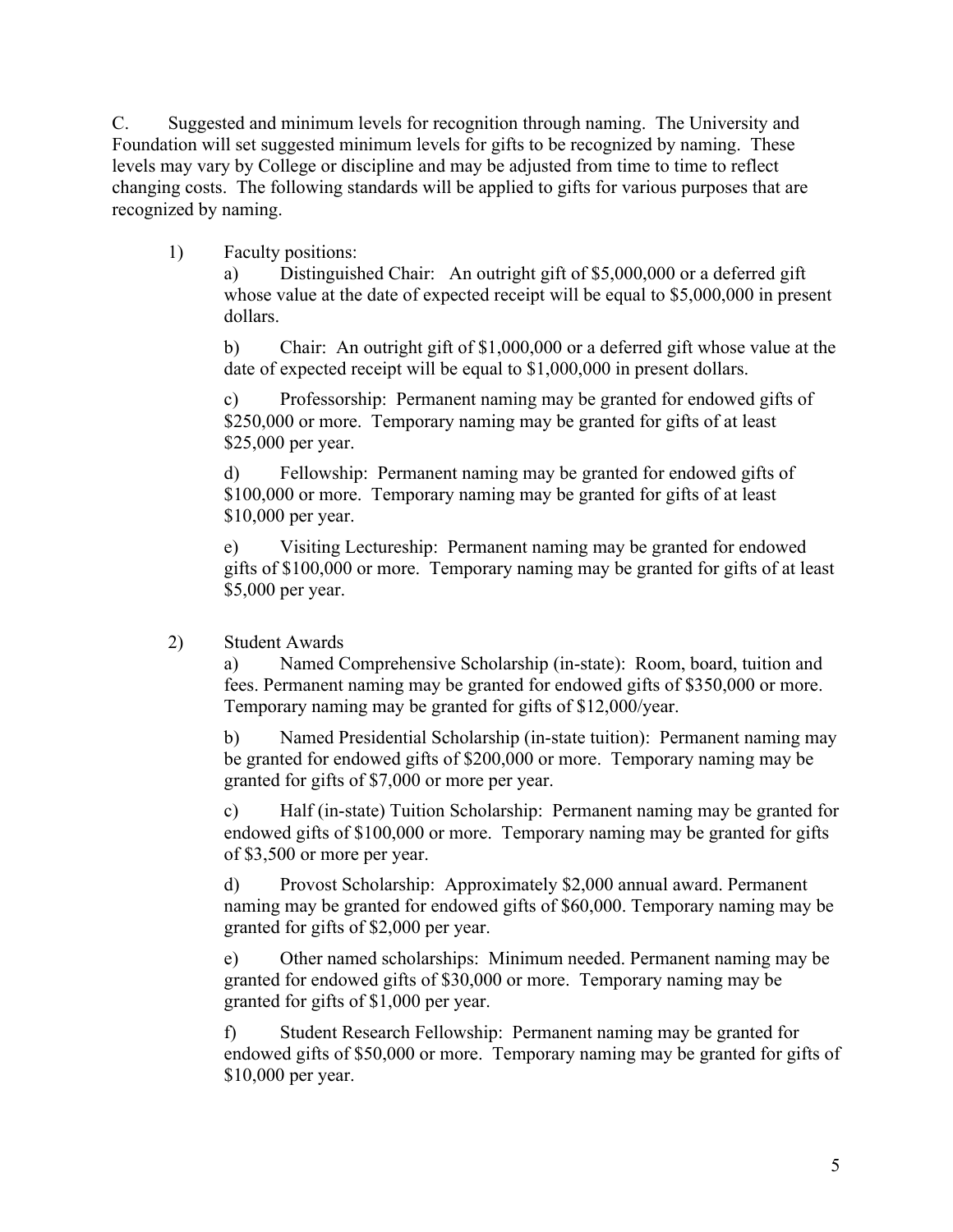3) Endowments for other purposes. Permanent naming may be granted for endowed gifts of \$30,000 or more.

4) Major Units.

a) Academic Unit (College or Department). Suggested: Outright gift to create an endowment that will generate 20% of the general instructional budget. Minimum: \$15,000,000 for a college; \$5,000,000 for a department.

b) Academic or Student Life Program. Suggested: Outright gift to create an endowment that will generate 20% of the program's annual general instructional or operating budget. Minimum: \$1,000,000.

c) New Construction. Suggested: Outright gift equal to 25% of the cost of construction. Minimum: \$500,000.

d) Renovated Space. Suggested: Outright gift to fund 25% of the cost of renovation or to create an endowment that will generate 10% of the annual general instructional or operating budgets of programs housed within the space. (No minimum.)

e) Existing Space. Outright gift to create an endowment that will generate 10% of the annual general instructional or operating budgets of programs housed within the space. (No minimum.)

# **III. Naming conventions**

A. Faculty positions

1) Named faculty positions should bear standard academic designations such as "Dean," "Chair," "Professor" or "Fellow." The name of a faculty position may preceded by the name(s) of those being honored and followed by a collegiate or departmental modifier. Some examples might include:

- ♦ John and Jane Doe Chair of Psychology
- ♦ Robert Smith Chair of Economics
- ♦ John and Jane Doe Professor of Psychology
- ♦ Robert Smith Professor of Economics

2) A gift made to create a new faculty position whose base salary will be funded entirely by the gift will be called a "Distinguished Chair." A gift made to fund the base salary of an existing faculty position will be called a "Chair."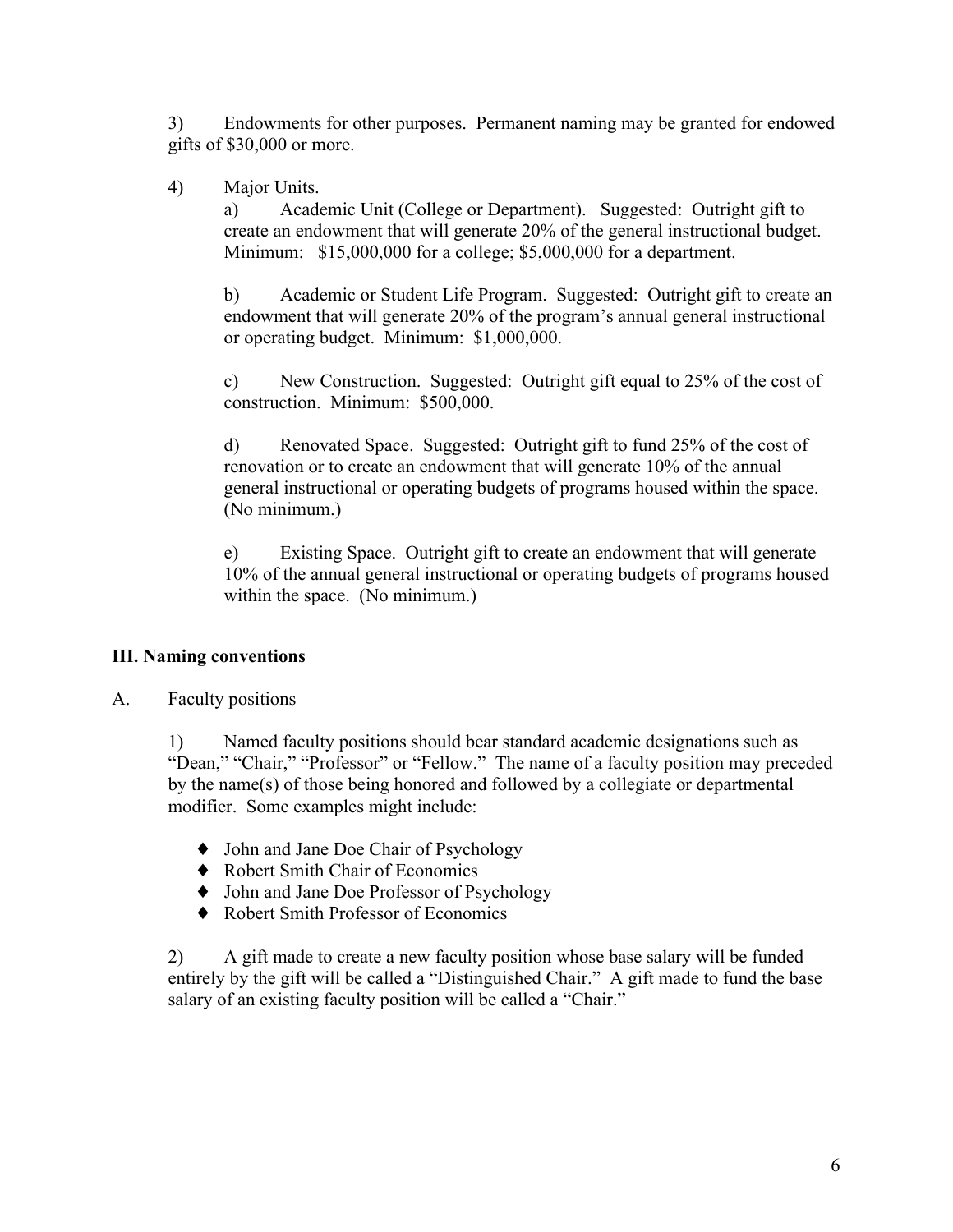### B. Student awards

1) Named student awards should bear standard designations such as "Scholarship," "Fellowship" or "Award." The name of the award may be preceded by the name(s) of those being honored and followed by the name of an academic field.

- Jane Doe Presidential Scholarship<br>• Iohn Smith Provost's Scholarship
- John Smith Provost's Scholarship<br>• John and Jane Doe Scholarship in
- John and Jane Doe Scholarship in Music Education<br>• Smith Fellowship in Accounting
- Smith Fellowship in Accounting<br>• Robert Smith Student Award in N
- Robert Smith Student Award in Mathematics

### **IV. Naming procedures at the University of Northern Iowa**

A. Major Units. Requests to name major units at the University of Northern Iowa will be considered by the University Naming Committee, which will make recommendations on them to the President of the University. Any major unit name approved by the President will be forwarded to the Board of Regents, State of Iowa for final action.

B. Minor Units. Requests to name minor units, such as campus areas or sections of facilities (e.g., rooms, laboratories, open spaces, streets, structures, physical features, etc) will be considered by the University Naming Committee, which will make recommendations on them to the President of the University.

C. Faculty positions. Any honorific name proposed for a faculty position must be agreed upon and the appropriate University dean or director and the Provost. If the name is being bestowed in honor of a gift, it must also be approved by the donor(s) (if living) and the Foundation.

D. Student awards. Names applied to student scholarship funds must be agreed upon by the donor(s), the Foundation, and appropriate academic unit representative.

For the University of Northern Iowa:

Benjamin J. Allen, President Date

For the UNI Foundation:

William D. Calhoun, Jr., President Date